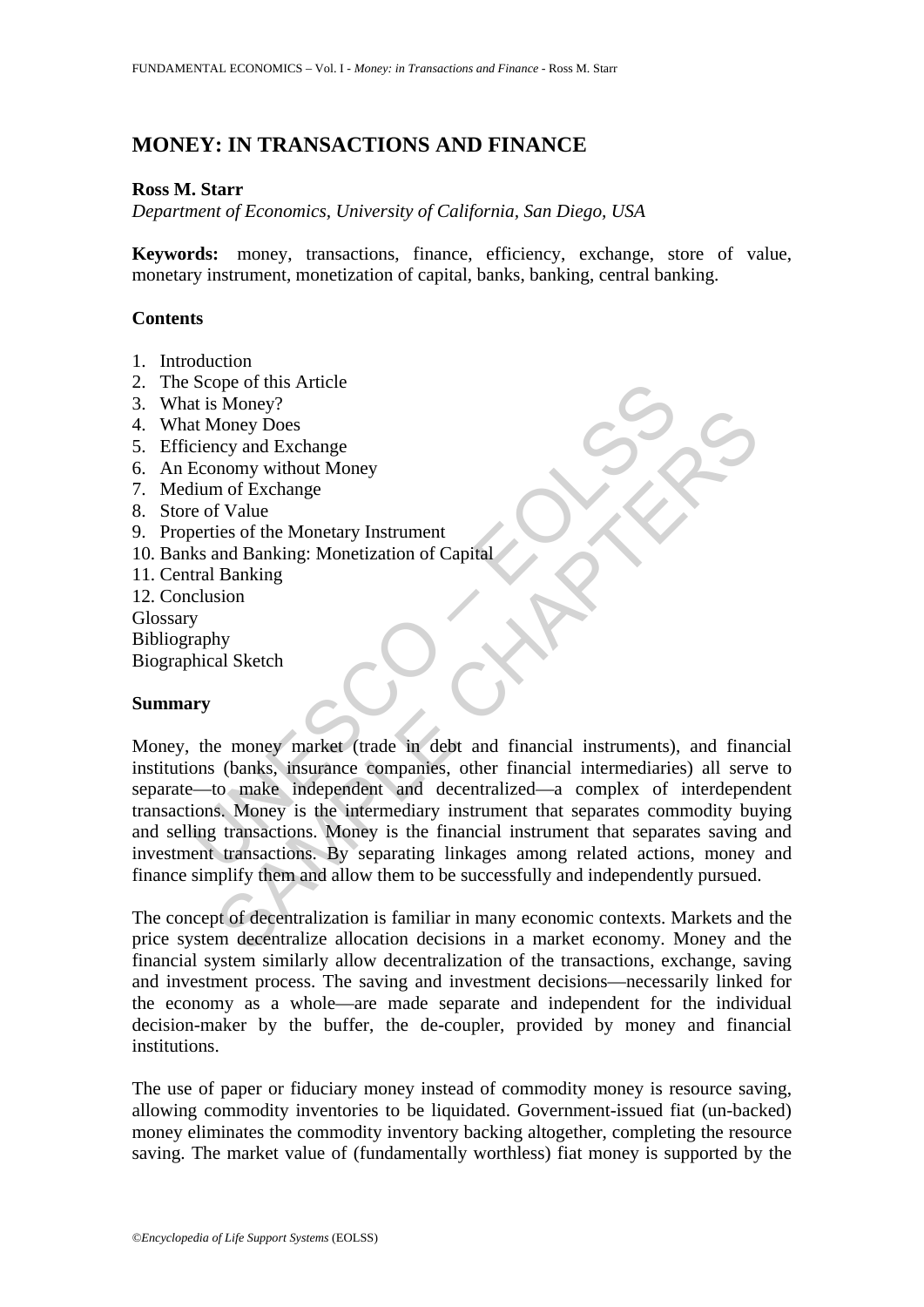government's willingness to accept fiat money in payment of taxes.

Money and finance allow necessarily interdependent decisions to be made independently, coordinated by money, prices, and yields. Money allows successful decentralization of the process of exchange. Money, financial instruments, and financial institutions allow successful decentralization of the process of saving and investment. Decentralization of the exchange, saving and investment process by money and financial institutions simplifies and facilitates the allocation and investment process in a market economy, leading to economically efficient resource allocation.

### **1. Introduction**

oduction and consumption, exchange is a fundamental economic consumption function of money is to facilitate exchange. Though the mone<br>ry, in practice, trade is almost always monetary. Like written lare<br>money is one of the function of money is to facilitate exchange. Though the monetary instrument in practice, trade is almost always monetary. Like written language and in practice, trade is almost always monetary. Like written language and is Like production and consumption, exchange is a fundamental economic activity. The transaction function of money is to facilitate exchange. Though the monetary instrument may vary, in practice, trade is almost always monetary. Like written language and the wheel, money is one of the fundamental discoveries of civilization. Financial markets for debt instruments (intertemporal contracts for money) and claims on capital, serve to implement an efficient allocation of consumption and capital across time. They rearrange the control of capital from those who have saved it (and retain their claim on it) to others who can make the most productive (or most profitable) use of it.

#### **2. The Scope of this Article**

The study of money reaches into several branches of economics: macroeconomics, business cycles, unemployment, inflation, the price level; international finance and trade; asset market prices and yields including the term structure of interest rates. The present article will concentrate more narrowly, on the role of money as a facilitator of transactions and allocation, at a point in time and inter-temporally. These are primarily the functions attributed to money as a medium of exchange and a store of value, money in transactions and in finance.

### **3. What is Money?**

Over the course of history money has taken an immense variety of forms: cattle, blocks of salt or compressed tea, rum, cigarettes, tobacco, wrought iron and copper, stones, shells, gold and silver both coined and by weight, paper notes promising gold or silver on demand, paper notes declared by law to be money without additional guarantee (fiat money), paper drafts (checks) on accounts of other forms of money, promises (e.g. credit cards) of other forms of payment. The conventional or physical form of money does not define it; the forms are immensely varied.

The defining property of money is the functions it performs. Money is what money does. Money is the commodity or fiduciary instrument (credit or paper money) that carries purchasing power between trades and over time. This function of money is universal: money appears in some form wherever there is active trade, in every advanced economy and many primitive economies.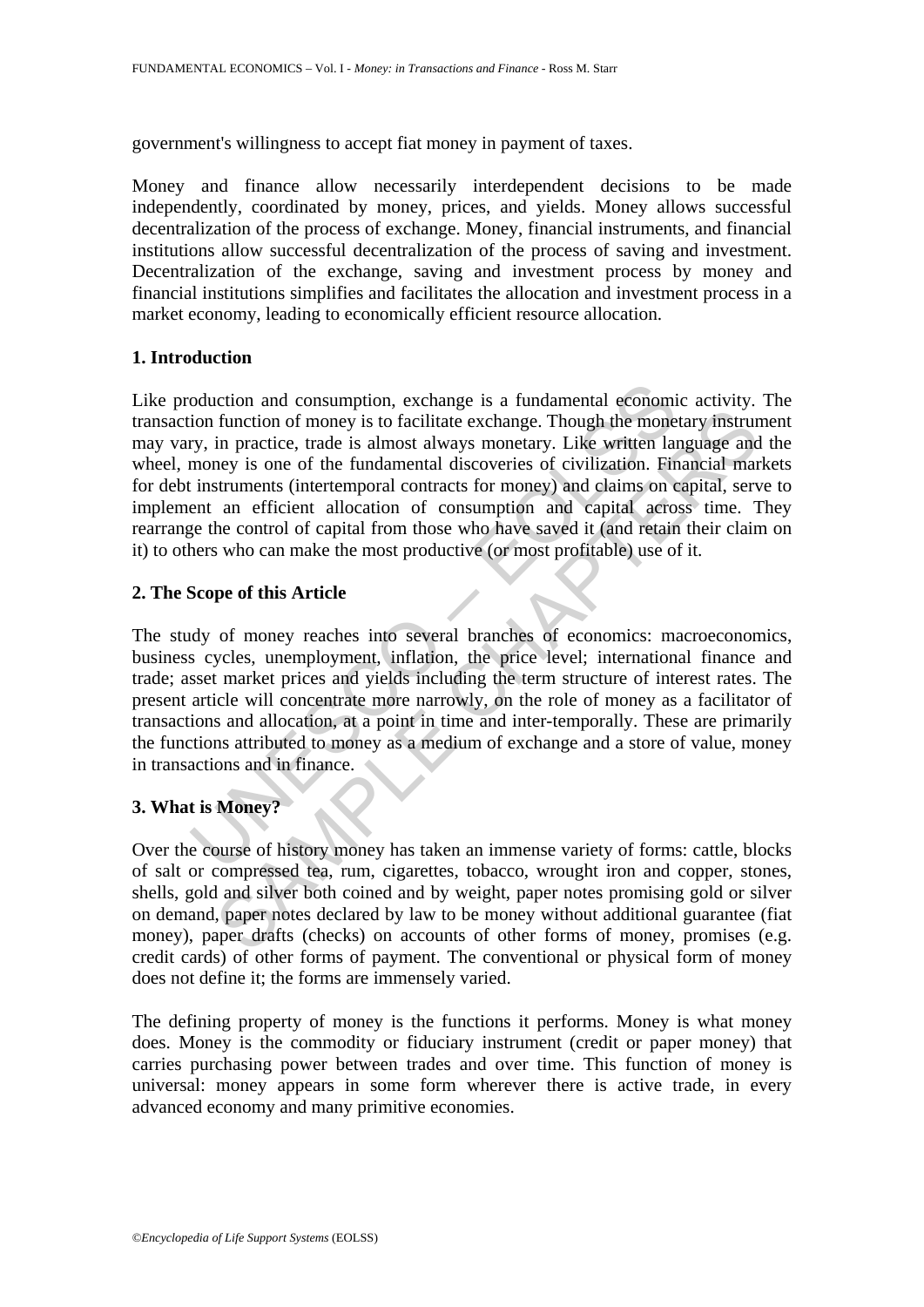#### **4. What Money Does**

Money, the money market (trade in debt and financial instruments), and financial institutions (banks, insurance companies, other financial intermediaries) all serve to separate, to make independent and decentralized, a complex of interdependent transactions. By separating linkages among related transactions, money and finance simplify and allow them to be successfully and independently pursued.

The concept of decentralization is familiar in many economic contexts. Decentralization means allowing interdependent transactions to be pursued independently but consistently. Markets and the price system are said to decentralize consumption and production decisions. The quantity of a good produced will typically be equivalent to the amount consumed; they are strongly interdependent. Do the producers and consumers then have to consult with one another to determine the appropriate quantity? In a market economy the answer is "no." They merely consult the market price, which adjusts to bring production and consumption into balance. The price system decentralizes allocation decisions in a market economy.

Money and the financial system similarly allow decentralization of transactions, exchange, saving, and investment. They implement trade of goods for money to replace barter, the direct trade of goods for goods. Money's functions are often described then as medium of exchange, store of value, unit of account, standard of deferred payment.

#### **4.1 Medium of Exchange**

For decisions. In equality of a good phoduced win typlecary<br>ount consumed; they are strongly interdependent. Do the<br>ers then have to consult with one another to determine the approprket<br>economy the answer is "no." They mer then have to consult with one another to determine the appropriate quant<br>then have to consult with one another to determine the appropriate quant<br>t economy the answer is "no." They merely consult the market price, w<br>bring The medium of exchange function of money is its most evident. We carry paper money around with us and use it to buy what we want. Checks and credit cards perform the same function and are alternative forms of money. The concept of a medium of exchange here is that money is the carrier of value between two interdependent transactions. The property that allows the transactions successfully to take place independently is the availability of the medium of exchange. Money allows separation of related sale and purchase transactions. Think for example of a worker who wants his wages to buy some consumer goods. First the worker provides his labor to an employer, who pays him in money. Then the worker uses the money to buy consumer goods.

The worker is trading his labor for his consumption. The transactions are strongly linked: the worker will not work if he cannot acquire his desired goods in exchange; the goods will be available to the worker only in exchange for his labor. Money temporarily frees the link between the two coordinated transactions. (Following Prof. Martin Shubik, we can say that money acts as a "strategic de-coupler"). Money appears in the middle of the trading process and dramatically simplifies it. Money is not essential to the underlying exchange of labor for goods, but it makes it much easier. The laborer's employer does not need to know or arrange for the laborer's consumption. The employer merely has to pay money. The consumer goods merchant does not need to know or arrange for the laborer's employment. The seller has merely to accept money. Thus the trade of labor for goods that the worker undertakes is separated into two far simpler elementary transactions: labor for money and money for goods.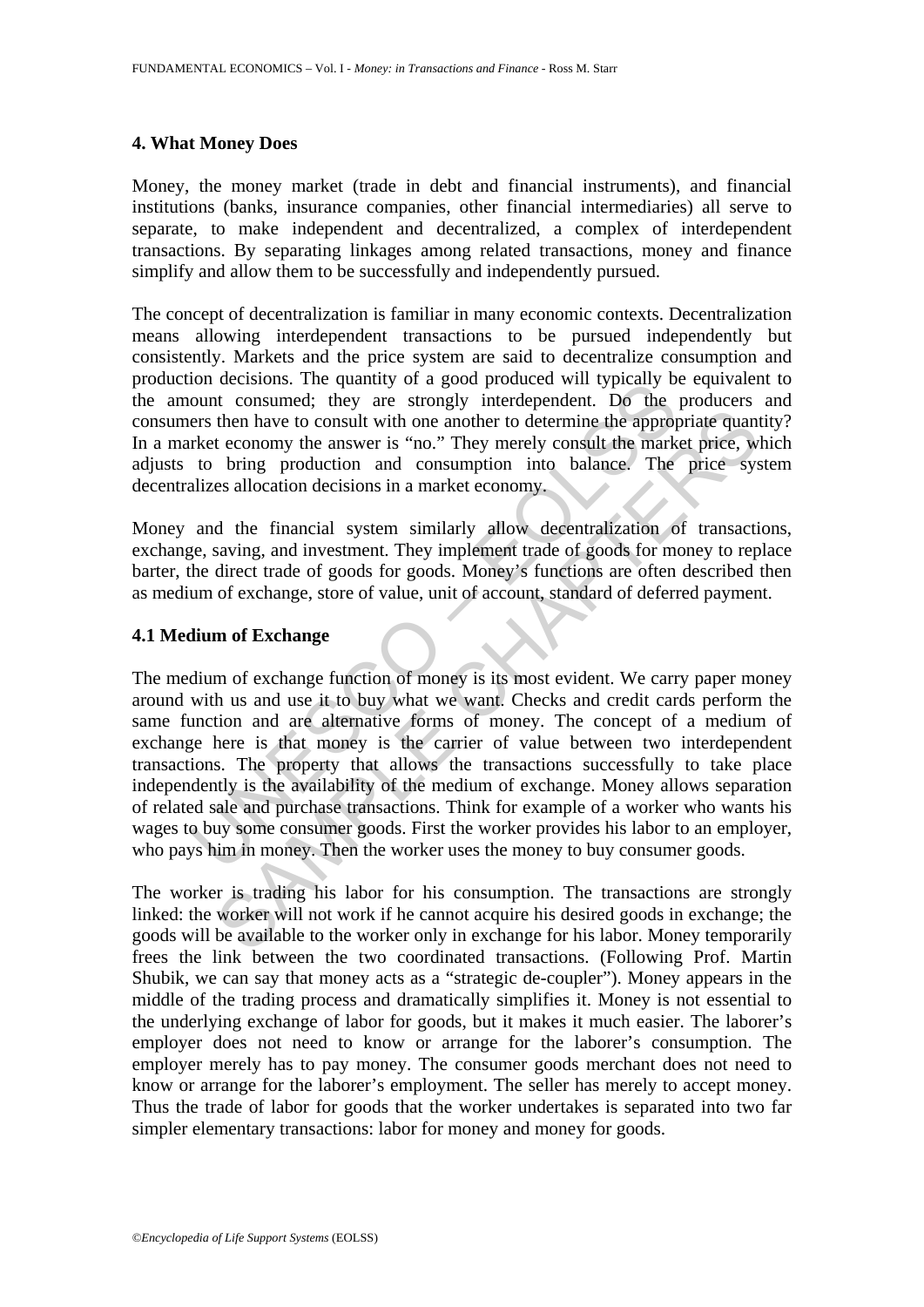The notion of separating complex interdependent decisions into simpler independent decisions appears repeatedly in economic analysis. It is usually termed decentralization, reflecting the notion that interdependent decisions ordinarily need central coordination, but that nevertheless, successful systematic structure can allow them to be pursued independently. Such a structure is said to decentralize the process. In this sense, money as a medium of exchange helps to decentralize the process of exchange.

#### **4.2 Store of Value**

Ke the form of nonday currely, bank accounts, of details<br>inated in monetary terms) issued by a borrower, or holding an accounting terms in<br>such that some present into the future. If a househol out consumption by saving dur The momentum in the present into the future. If a household's incom-<br>
in money like gold. By holding money—or by lending it out—the owner<br>
uncertain, high at some times, low at others, the household's incord<br>
uncertain, h The notion of a store of value represents money as means of saving and of allocating capital. The store of value allows a transfer of purchasing power across time. Saving may take the form of holding currency, bank accounts, or debt instruments (denominated in monetary terms) issued by a borrower, or holding an accumulation of a commodity money like gold. By holding money—or by lending it out—the owner can shift his purchasing power from the present into the future. If a household's income is variable or uncertain, high at some times, low at others, the household may wish to smooth out consumption by saving during high income periods and spending out of savings in low income periods. The typical life-cycle model of income includes a high income period during mature middle age and a low-income period of old age (retirement). Saving in money and money-denominated forms allows the household to transfer purchasing power from one time of life to another. Of course there are other stores of value, other ways to save, for example holding land or capital. The advantage of holding money as a means of saving is that money is liquid and certain (in nominal value in a monetary economy). Monetary savings can be transformed at will into new spending and consumption when the time is right.

### **4.3 Unit of Account**

The notion of a unit of account is that money is the common measure of quantities evaluated in an economy. The total output of the economy, GDP, is measured in monetary terms. Prices of goods are measured in a common monetary unit. Personal incomes are measured in the same monetary unit. Having this single common unit available makes the arithmetic of prices and outputs relatively easy. Using the common measure of value it is easy to tell that beef at \$5 a pound is twice as expensive as chicken at \$2.50 per pound, and that a pound of beef represents 1% of the weekly income of a household receiving \$500 per week. These are the sorts of calculations that households and firms must perform many times daily in ordinary commerce. Having a common unit in which to calculate them renders them simple and intuitive.

### **4.4 Standard of Deferred Payment**

A standard of deferred payment is the mirror image of a store of value. Just as some economic units—firms and households—save their income, others borrow from them. This puts the savings to work forming capital or smoothing out the consumption streams of those who borrow to support spending. Just as the savers' (lenders') asset position is denominated in monetary terms, the borrowers' debt position is measured in the same way. Thus the debt is payable in monetary form—the same form the borrower expects his income to accrue in—and is certain (in nominal value).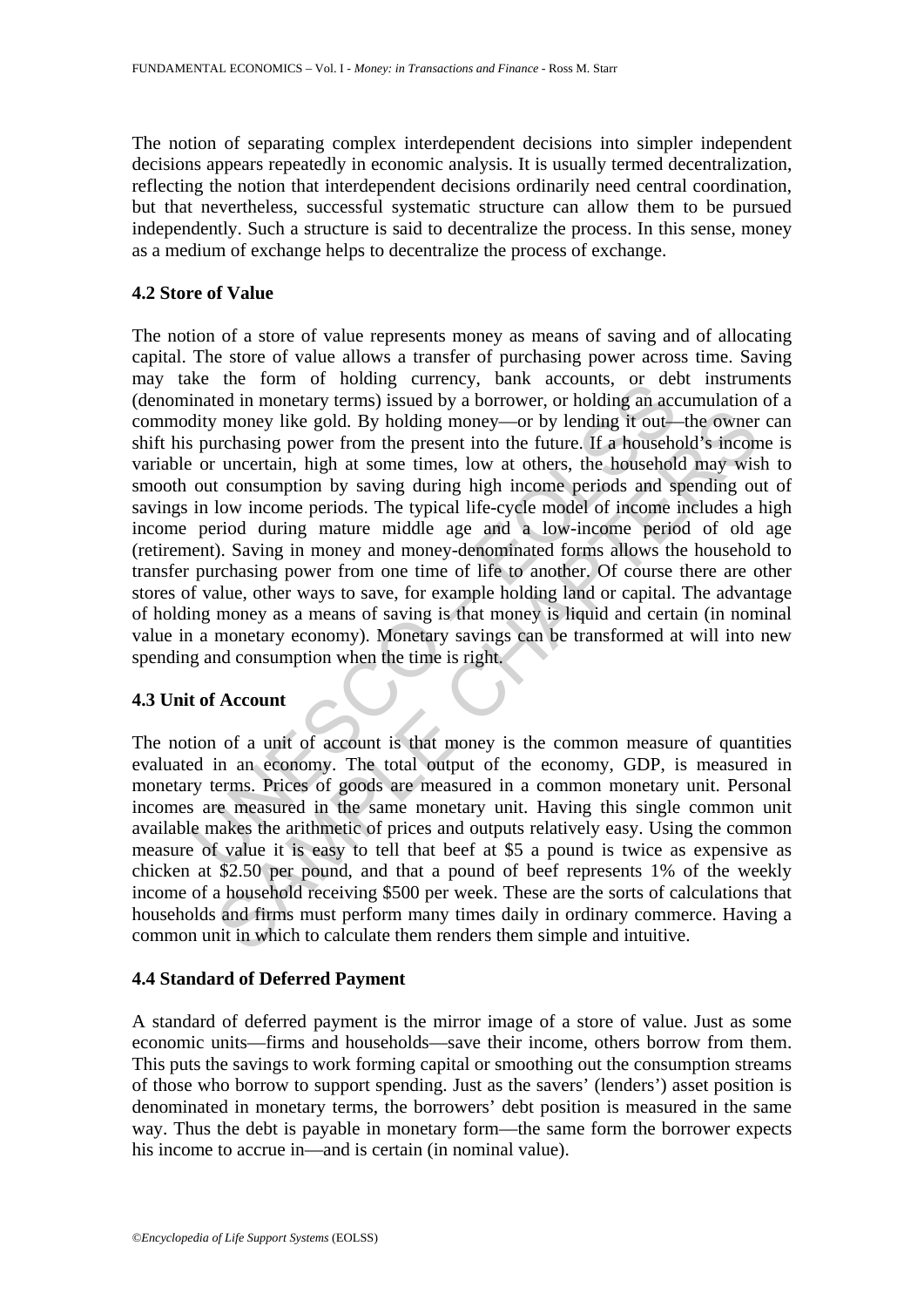- -
- -

## TO ACCESS ALL THE **30 PAGES** OF THIS CHAPTER, Visit[: http://www.eolss.net/Eolss-sampleAllChapter.aspx](https://www.eolss.net/ebooklib/sc_cart.aspx?File=E6-28B-03-04)

#### **Bibliography**

Alchian A. (1977). Why money? *Journal of Money, Credit and Banking* **9**, 131–140. [Classic nontechnical article, emphasizing that money reflects an aspect of decentralization separating markets.]

A. (1977). Why money? *Journal of Money, Credit and Banking* 9, 131–1<br>article, emphasizing that money reflects an aspect of decentralization separatin<br>J. (1964). The role of securities in the optimal allocation of risk-bea cle, emphasizing that money reflects an aspect of decentralization separating markets.]<br>
(1964). The role of securities in the optimal allocation of risk-bearing. *Review of Econ*<br>
11-96. [Classic technical article explai Arrow K. J. (1964). The role of securities in the optimal allocation of risk-bearing. *Review of Economic Studies* **31**, 91–96. [Classic technical article explaining the notion of markets for insurance and risky financial instruments.]

Arrow K. J. and Hahn F. H. (1971). *General Competitive Analysis*. San Francisco: Holden-Day. [Classic technical book, summarizing the theory of a non-monetary economy.]

Banerjee A. and Maskin E. (1996). A Walrasian theory of money and barter. *Quarterly Journal of Economics* v. **CXI**(4), 955–1005. [Moderately technical article explaining the use of money from the point of view of starting from a non-monetary economy.]

Cass D. and Shell K. (1980). In defense of a basic approach. *Models of Monetary Economies* (ed. J. H. Kareken and N. Wallace). Minneapolis: Federal Reserve Bank of Minneapolis. [Non-technical article arguing that a suitable theoretical model of a monetary economy is based on the store of value function.]

Clower R. (1967). A reconsideration of the microfoundations of monetary theory. *Western Economic Journal* **6**, 1–8. [Well-known non-technical article examining the foundations of monetary theory.]

Clower R. (1995). On the origin of monetary exchange. *Economic Inquiry* **33**, 525–536. [Well-known non-technical article examining the foundations of monetary theory.]

Debreu G. (1959), *Theory of Value: An Axiomatic Analysis of Economic Equilibrium*. New Haven: Yale University Press.

Eckalbar J. C. (1984). Money, barter, and convergence to the competitive allocation: Menger's problem. *Journal of Economic Theory* 32, 201–211. [Technical article on the structure of a monetary equilibrium.]

Einzig P. (1966). *Primitive Money*. Oxford: Pergamon Press. [Classic book. Non-technical. Anthropology of money in primitive economies.]

Ellis H. S. (1934). *German Monetary Theory, 1905–1933*. Cambridge, MA: Harvard University Press. [Classic book. Non-technical. Survey of classic concepts in European monetary theory.]

Foley D. K. (1970). Economic equilibrium with costly marketing. *Journal of Economic Theory* **2**(3), 276– 291. [Classic technical article. Describes how to formulate a concept of economic equilibrium with transaction costs.]

Freeman S. (1989). Fiat money as a medium of exchange. *International Economic Review* **3**, 137–151. [Technical article. Structure of exchange with unbacked currency.]

Friedman B. and F. Hahn, eds. (1990). *Handbook of Monetary Economics*. New York: Elsevier, North Holland. [Advanced survey. Excellent overview of modern monetary economics.]

Geanakoplos J. (1987). Arrow-Debreu model of general equilibrium. *The New Palgrave* (ed. by J. Eatwell M. Milgate and P. Newman). London: Macmillan. [Technical article summarizing the structure of the classic price theory model, as in Arrow and Hahn (1971). Includes the time structure of available assets.]

Green E. (1987). Lending and the smoothing of uninsurable income. *Contractual Arrangements for*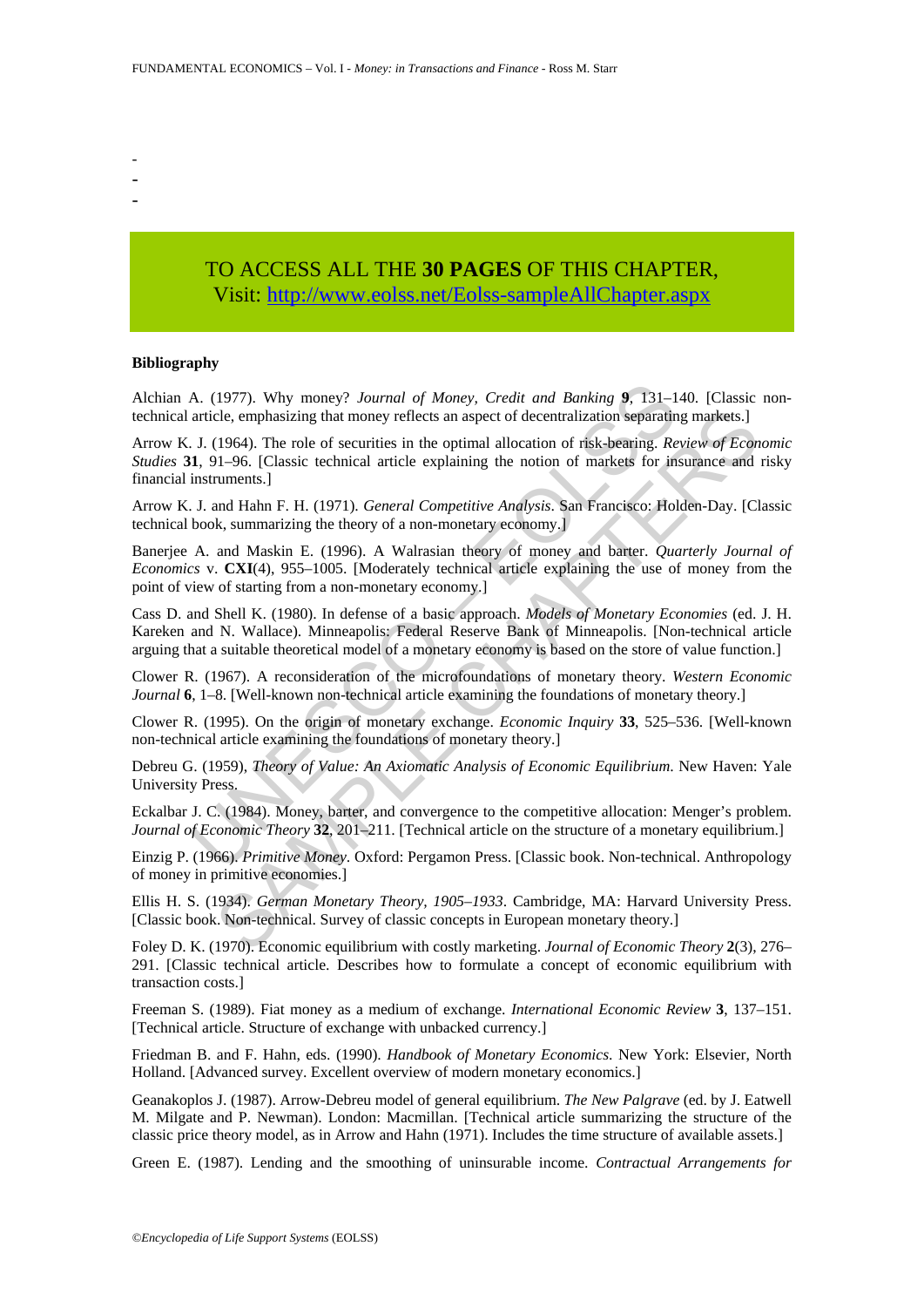*Intertemporal Trade* (ed. by E.C. Prescott and N. Wallace). Minneapolis: University of Minnesota Press. [Technical article emphasizing the store of value function and its non-monetary alternatives.]

Hahn F. H. (1966). On some problems of proving the existence of an equilibrium in a monetary economy. *The Theory of Interest Rates* (ed. by F. H. Hahn and F. P. R. Brechling). London: Macmillan. [Classic moderately technical article. Notes that an unbacked currency may lose its value, leaving the economy without money.]

Hahn F. H. (1971). Equilibrium with transaction costs. *Econometrica* **39**(3), 417–439. [Classic technical article, emphasizing the store of value concept and the formal structure of a model that can accommodate it in the tradition of Arrow and Hahn (1971).]

Hahn F. H. (1997). Fundamentals. Revista Internazionale di Scienze Sociali v. CV, April–June, 123–138. [Thoughtful non-technical discussion of foundations of monetary theory.]

Hicks J. R. (1935). A suggestion for simplifying the theory of money. *Economica v***. II** (5) 1–19. [Classic non-technical article emphasizing the interaction of price theory and monetary theory.]

Hicks J. R. (1939). *Value and Capital*. Oxford: Oxford University Press. [Classic moderately technical book formalizing the structure of price theory, theory of interest rates, and markets over time.]

Hicks J. R. (1969). *A Theory of Economic History*. Oxford: Clarendon Press. [Classic book, emphasizing the role of financial institutions in allocation of capital and in economic growth.]

Iwai K. (1996). The bootstrap theory of money: a search theoretic foundation for monetary economics. *Structural Change and Economic Dynamics* **7**, 451–477. [Thoughtful technical article relating foundations of monetary theory to transaction costs and search for complementary trades.]

Iwai K. (1997). Evolution of money. Duplicated. Faculty of Economics, University of Tokyo. [Thoughtful technical article relating foundations of monetary theory to transaction costs and search for complementary trades.]

Jevons W. S. (1893). *Money and the Mechanism of Exchange*. New York: D. Appleton. [Classic nontechnical book. First complete correct exposition of concept of absence of double coincidence of wants.]

incel article emphasizing the interaction of price theory and monetary theory.<br>
R. (1939). Value and Capital. Oxford: Oxford University Press. [Classic monalizing the structure of price theory, theory of interest rates, a 1939). Value and Capital. Oxford: Oxford University Press. [Classic moderately tech<br>ing the structure of price theory, theory of interest rates, and markets over time.]<br>1969). A Theory of Economic History. Oxford: Clarend Jones R. A. (1976). The origin and development of media of exchange. *Journal of Political Economy* **84**(4) August, Part 1, 757–775. [Excellent technical article emphasizing the process of transactors searching for desirable trading opportunities in the development of a common medium of exchange. Precursor of Kiyotaki and Wright (1989).]

Kareken J. H. and Wallace N., eds. (1980). *Models of Monetary Economies*. Minneapolis: Federal Reserve Bank of Minneapolis. [Highly regarded collection of technical and non-technical articles reconciling theory of money with price theory.]

Kiyotaki N. and Wright R. (1989). On money as a medium of exchange. *Journal of Political Economy* **97**, 927–954. [Classic technical article on development of common medium of exchange under absence of double coincidence of wants.]

Lerner A. P. (1947). Money as a creature of the state. *Proceedings of the American Economic Association* **37**, 312–317. [Classic non-technical article emphasizing government's decision to accept fiat money in payment of taxes as a support for the value of fiat money.]

Li Y. and Wright R. (1998). Government transaction policy, media of exchange, and prices. *Journal of Economic Theory* **81**, 290–313. [Technical article on role of government expenditure and taxation in making fiat money a common medium of exchange and supporting its value. Concurs with Lerner (1947).]

Marimon R., McGrattan E., and Sargent T. (1990). Money as a medium of exchange in an economy with artificially intelligent agents. *Journal of Economic Dynamics and Control* **14**, 329–373. [Technical article demonstrating a mathematical simulation developing a common medium of exchange starting from barter.]

Menger C. (1871). *Principles of Economics*, trans. J. Dingwell and B. Hoselitz. New York: New York University Press. [Classic non-technical textbook presenting 19th century European economic theory.]

Menger C. (1892). On the origin of money. *Economic Journal* II, 239–255. Translated by C. A. Foley.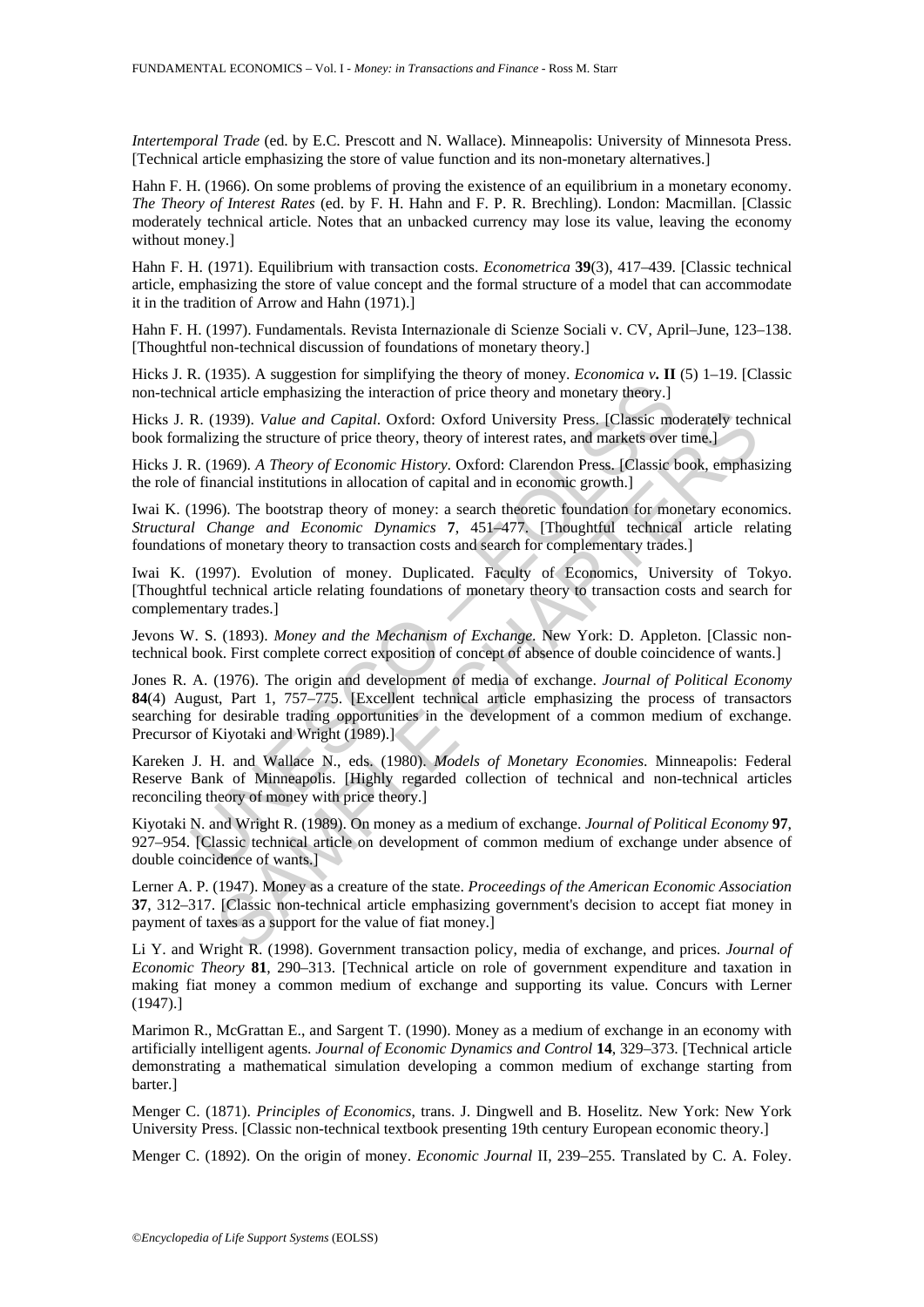Reprinted in R. Starr (ed.), *General Equilibrium Models of Monetary* Economies. San Diego: Academic Press, 1989. [Classic article explaining that the most 'saleable' (liquid) commodity naturally evolves into money, a common medium of exchange.]

Newman P., Milgate M., and Eatwell J., eds. (1992). *The New Palgrave Dictionary of Money and Finance*. New York: Stockton Press.

Norman A. L. (1987). A theory of monetary exchange. *Review of Economic Studies* **54**, 499–517. [Classic article explaining that the most 'saleable' (liquid) commodity naturally evolves into money, a common medium of exchange.]

Oh S. (1989). A theory of a generally acceptable medium of exchange and barter. *Journal of Monetary Economics* **23**, 101–119. [Technical article relating barter and monetary trade.]

Ostroy J. M. (1973). The informational efficiency of monetary exchange. *American Economic Review* **LXIII** (4), 597–610. [Classic article emphasizing the usefulness of money as a simple mechanism for enforcing budgets.]

Ostroy J. and Starr R. (1990). The transactions role of money. *Handbook of Monetary Economics* (ed. by B. Friedman and F. Hahn). New York: Elsevier North Holland. [Technical survey of models of the foundations of money based on price theory.]

Ostroy J. and Starr R. (1974). Money and the decentralization of exchange. *Econometrica* **42**, 597–610. [Classic technical article demonstrating that monetary trade requires much less time or co-ordination than barter.]

Polanyi K. (1968). *Primitive, Archaic, and Modern Economies: Essays of Karl Polanyi* (ed. G. Dalton). New York: Anchor Books. [Classic study of economic anthropology.]

Radner R. (1972). Existence of equilibrium of plans, prices and price expectations in a sequence of markets. *Econometrica* **40**, 279–296. [Classic technical paper describing market allocation over time in a non-monetary economy.]

budgets.]<br>
and Starr R. (1990). The transactions role of money. *Handbook of Monetary*<br>
inan and F. Hahn). New York: Elsevier North Holland. [Technical survey<br>
and Starr R. (1974). Money and the decentralization of exchan I Starr R. (1990). The transactions role of money. *Handbook of Monetary Economics* (e and F. Hahn). New York: Elsevier North Holland. [Technical survey of models of money based on price theory.]<br>
and T. Hahn, New York: E Rajeev M. (1999). Marketless Set-Up vs Trading Posts: A Comparative Analysis. *Annales d'Economie et de Statistique* (Jan-March) **53**, 197-211. [Technical study of alternative trading arrangements.]Schumpeter J. (1954). *History of Economic Analysis* (ed. Elizabeth B. Schumpeter). New York: Oxford University Press. [Classic non-technical summary of the history of economic thought.]

Shubik M. (1973). Commodity money, oligopoly, credit, and bankruptcy in a general equilibrium model. *Western Economic Journal* **11**, 24–38. [Technical model of a monetary economy including bankruptcy.]

Shubik M. (1999). *The Theory of Money and Financial Institutions*. Cambridge, MA: MIT Press. [Extended technical survey including excellent non-technical discussions of strategic models of money and finance.]

Simmel G. (1978). *The Philosophy of Money*, trans. Tom Bottomore and David Frisby. Boston: Routledge and Kegan Paul. [Classic non-technical discussion.]

Smith A. (1776). *An lnquiry into the Nature and Causes of the Wealth of Nations*. London: W. Strahan and T. Cadell. [Leading classic of economic thought. The premier statement of the classical economics. Non-technical.]

Starr R. M. (1972). The structure of exchange in barter and monetary economies. *Quarterly Journal of Economics* **86**, 290-302. [Formal statement of differing trading incentive structures of barter and monetary economies. Formalizes Jevons (1893).]

Starr R. M. (1974). The price of money in a pure exchange monetary economy with taxation. *Econometrica* **42**, 45–54. [Technical article on acceptability in tax payments in maintaining the value of fiat money. Formalizes Lerner (1947). See also Li and Wright (1998).]

Starr R. M. (1976). Decentralized non–monetary trade. *Econometrica* **44**(5), 1087–1089. [Technical article expounding excessive time requirements of decentralized barter. Extends Ostroy and Starr (1974).]

Starr R. M. (2001). Why is there Money? Endogenous Derivation of 'Money' as the Most Liquid Asset: A Class of Examples. University of California, San Diego, Economics Department Working Paper no. 2000-25R, October. [Technical examples demonstrating asset liquidity as a factor in generating a natural